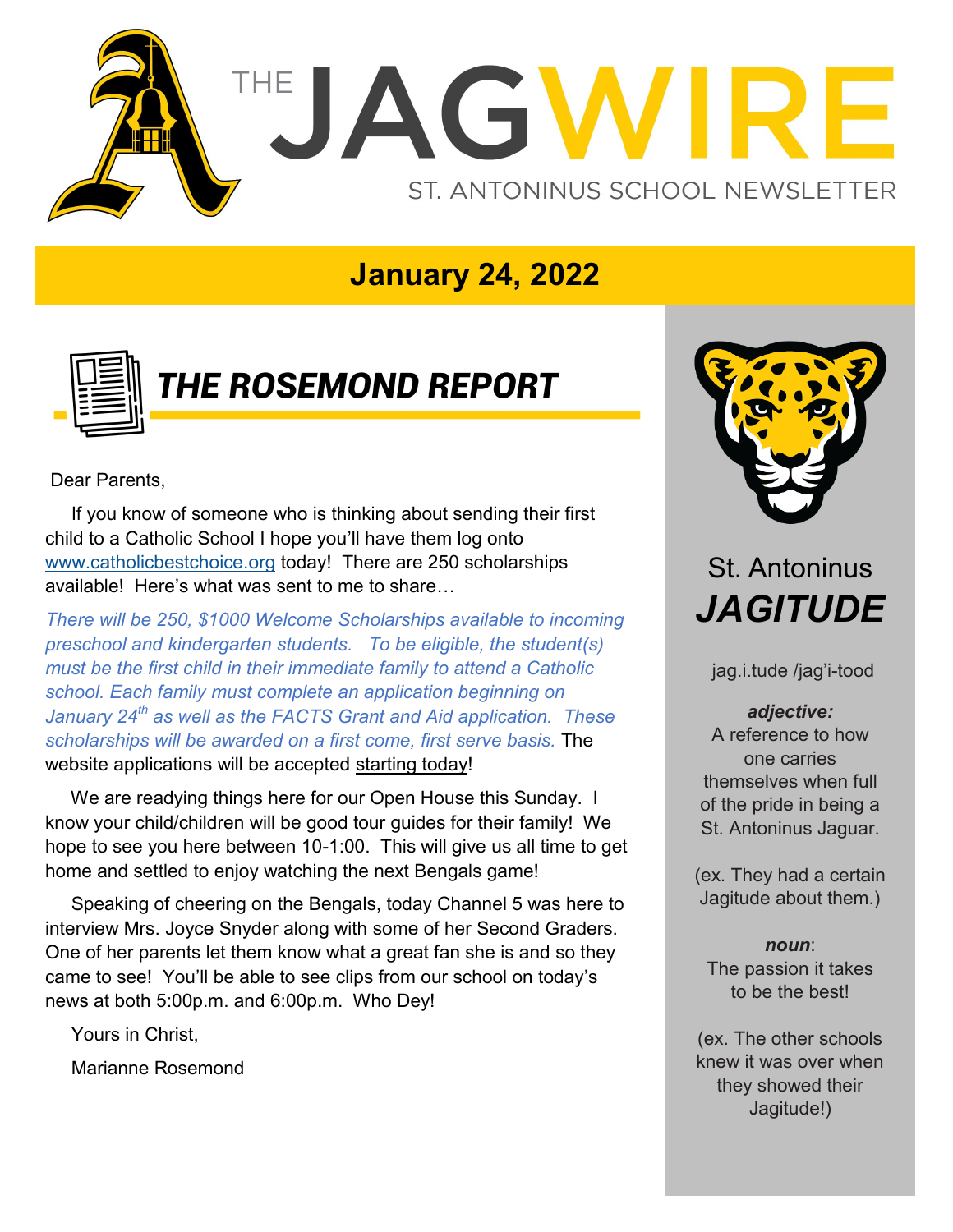| <b>UPCOMING DATES</b>     |                                 |  |
|---------------------------|---------------------------------|--|
| <b>January 28th</b>       | Volleyball Sign Ups deadline    |  |
| <b>January 30th</b>       | Open House- 10:00-1:00          |  |
| January 30th-February 4th | <b>Catholic Schools Week</b>    |  |
| <b>February 4th</b>       | <b>Spelling Bee</b>             |  |
| <b>February 14th</b>      | Off school- Jag-A-Thon goal met |  |
| February 17th-19th        | Moana School Play               |  |
| <b>February 18th</b>      | No School-Inservice             |  |
| <b>February 21st</b>      | No School-Presidents Day        |  |
| <b>February 25th</b>      | End of 2nd Trimester            |  |



**ST. ANTONINUS NEWS** 

#### **CANNED FOOD DRIVE**

Every year the Fifth Grade sponsors a canned food drive. This year, all donations will be given to the organization called Community Matters and will support west side families who are in need. As usual, all students and all grades will be asked to bring in at least 3 or more items to help meet the need. Our school goal is 2,000 canned good and non-perishable food items. We will be running the Canned Food Drive from Tuesday, January 24 $^{\rm th}$ -Friday, February 4 $^{\rm th}$ . The collection dates will be every day during recess at 11:00. Students will be rewarded for their contributions towards their goal. Thank you so much for all your support! If you have any questions or concerns, please email Ms. Gibbs at [gibbs@saintantoninus.org.](mailto:gibbs@saintantoninus.org)

#### **AUBREY ROSE SCHOLARSHIP**

The Aubrey Rose Foundation applauds young people who give back and are excited to offer 8th grade students attending private high school the opportunity to earn a \$500 scholarship toward tuition. Application deadline, Midnight, Friday January 28th. Go towww.aubreyrose.org/scholarships and scroll to the bottom of the page to apply.

#### **MAIN AVENT**

This year, the Main A Vent will be a Grand Raffle. Please stay tuned; details will be coming shortly. If you have never been a part of this fundraiser, please take some chances. For those who have participated in the past, please consider spending the same amount on chances for the Grand Prize. If you are interested in returning the Main A Vent to the fun, in-person event of the past or you have new ideas, please contact Jeff Rinear in the Parish Office. Thanks for your continued support of St Antoninus!

#### **CUB SCOUT NEWS**

Cub Scouts Pack 614 is seeking donations of old Pack uniform clothing. If you were a cub scout and left us or crossed over to Boy Scouts, and you are no longer in need of your Cub Scout clothing, please consider donating it to Pack 614. Please contact Pack Leadership at [cubpack614@gmail.com](mailto:cubpack614@gmail.com) to make arrangements for donation pick-up/drop-off.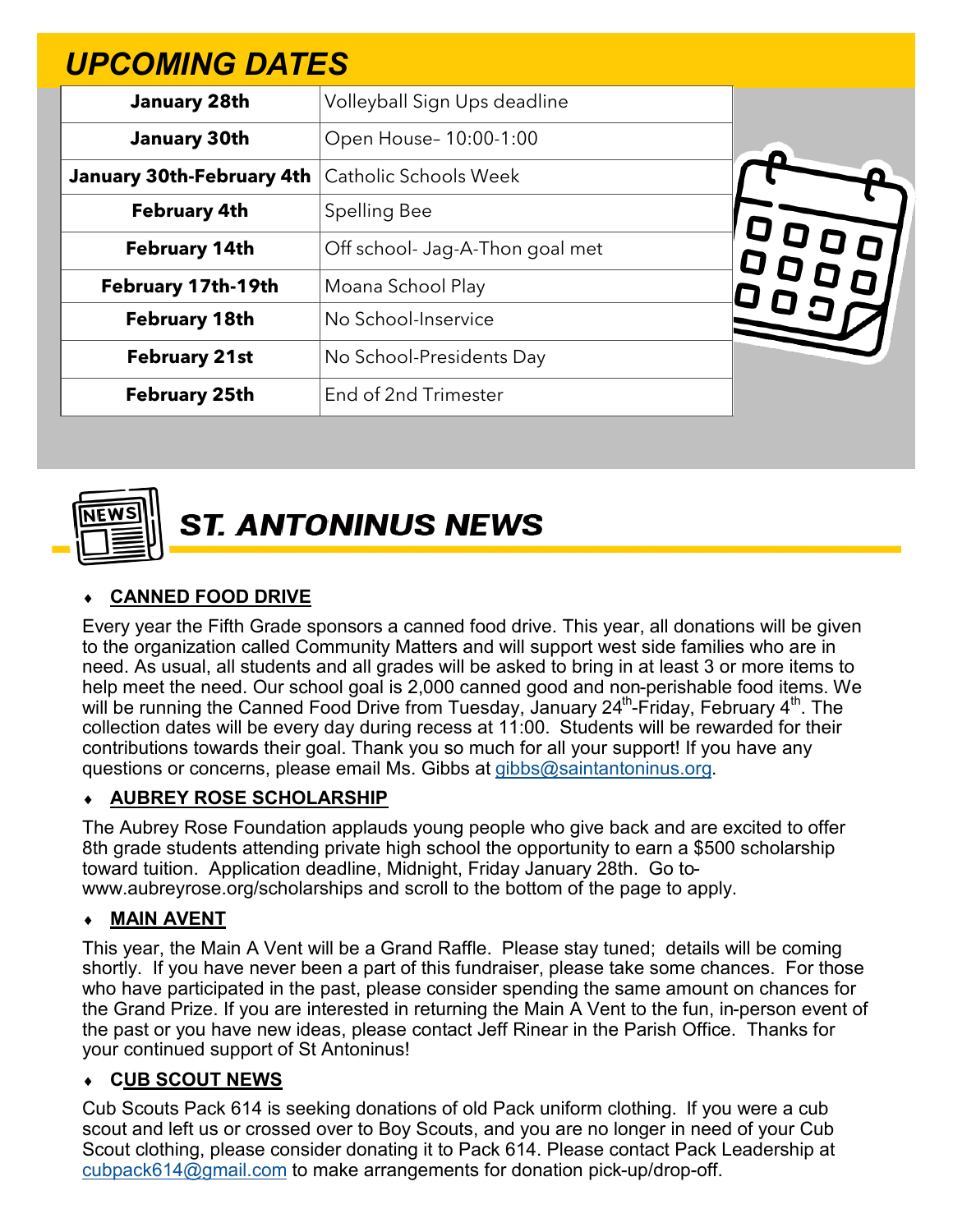#### **YEARBOOK ORDER**

2021-2022 yearbooks are on sale now!! To order a yearbook please visit the St. A's Shop for details: https://saint-antoninus-[shop.square.site/yearbook](https://saint-antoninus-shop.square.site/yearbook?fbclid=IwAR2fybyIeXtIAaJuIWFYV1giHu4etNhhBZqqtLu0KS4ii51VumN3k9YTzXc)

#### **TRACK SIGN UPS**

Track is back. Signups end Friday, February 6, 2022 @ 11:59 pm. Registrations are only taken online. Emergency & Waiver forms along with payments are due on February,  $6<sup>th</sup>$  2022. St Catharine Track & Field Running Cougars. We are excited to offer track and field for students in grades K-8 who love to run, jump and have fun again this year. The goal of this program is to keep our kids healthy and active in the younger grades while fostering healthy competition in the higher grades. Track is also a great cross-training activity for off-season athletes! Practice days are Mondays and Wednesdays. Practice begins mid-March, with Meets starting late March and running through mid-May. **Online Sign-up and Fee payment at http://stc-[athletics.org/](http://stc-athletics.org/athletics/track) [athletics/track](http://stc-athletics.org/athletics/track)** Fees are \$65 for our neighboring schools for the 2021 season. (Which includes a team t-shirt). Fees MUST be paid online. We look forward to another great track season in 2022!

#### **CHRIST RENEWS HIS PARISH**

Your help is needed to support the women's Christ Renews His Parish (CRHP) Retreat the weekend of February 26 & 27. Please consider volunteering your time and/or donating a food or other item(s) needed. The SignUp can be found here: [https://www.signupgenius.com/](https://www.signupgenius.com/go/30E0945A5A822ABF49-stantoninus2) [go/30E0945A5A822ABF49](https://www.signupgenius.com/go/30E0945A5A822ABF49-stantoninus2)-stantoninus2 . Food can bring comfort and connection anytime but especially when growing in faith! Please read the SignUp for details on item turn in. Any further questions, please contact Danielle Goertemoeller (513-532-4104) or Gen Meiners (513-702- 6041). Thank you, in advance, for your generosity!"

#### **BASEBALL/SOFTBALL SIGN UPS 2022**

Sign Ups for the 2022 baseball/softball season are available on Blue Sombrero. The deadline to sign up is January 31st, 2022.

#### **BOYS VOLLEYBALL SIGN UPS**

Saint Antoninus Boys Volleyball-Spring 2022 Season sign ups for grades 3-8. The season will begin mid-March and will finish prior to Memorial Weekend, with an end of season BWAC tournament for all teams. The Volleyball program works in unison with with other Spring sports by hosting games after **4 p.m.** on Saturdays and Sundays, with the occasional weekday evening game. We request no games to be scheduled for school/parish/Boy Scout events/trips that the boys take part in, as well as Spring Holidays. We provide a fun, yet competitive environment where the boys can compete and develop lifelong skills, while learning and building on the basic values of teamwork, respect and sportsmanship. Any questions, please email both coordinators together: Deadline: Friday, January 28th

Kelly Schmutte at **[kellyschmutte@gmail.com](mailto:kellyschmutte@gmail.com)**

Mike Wauligman at **[wauligman.1@hotmail.com](mailto:wauligman.1@hotmail.com)**